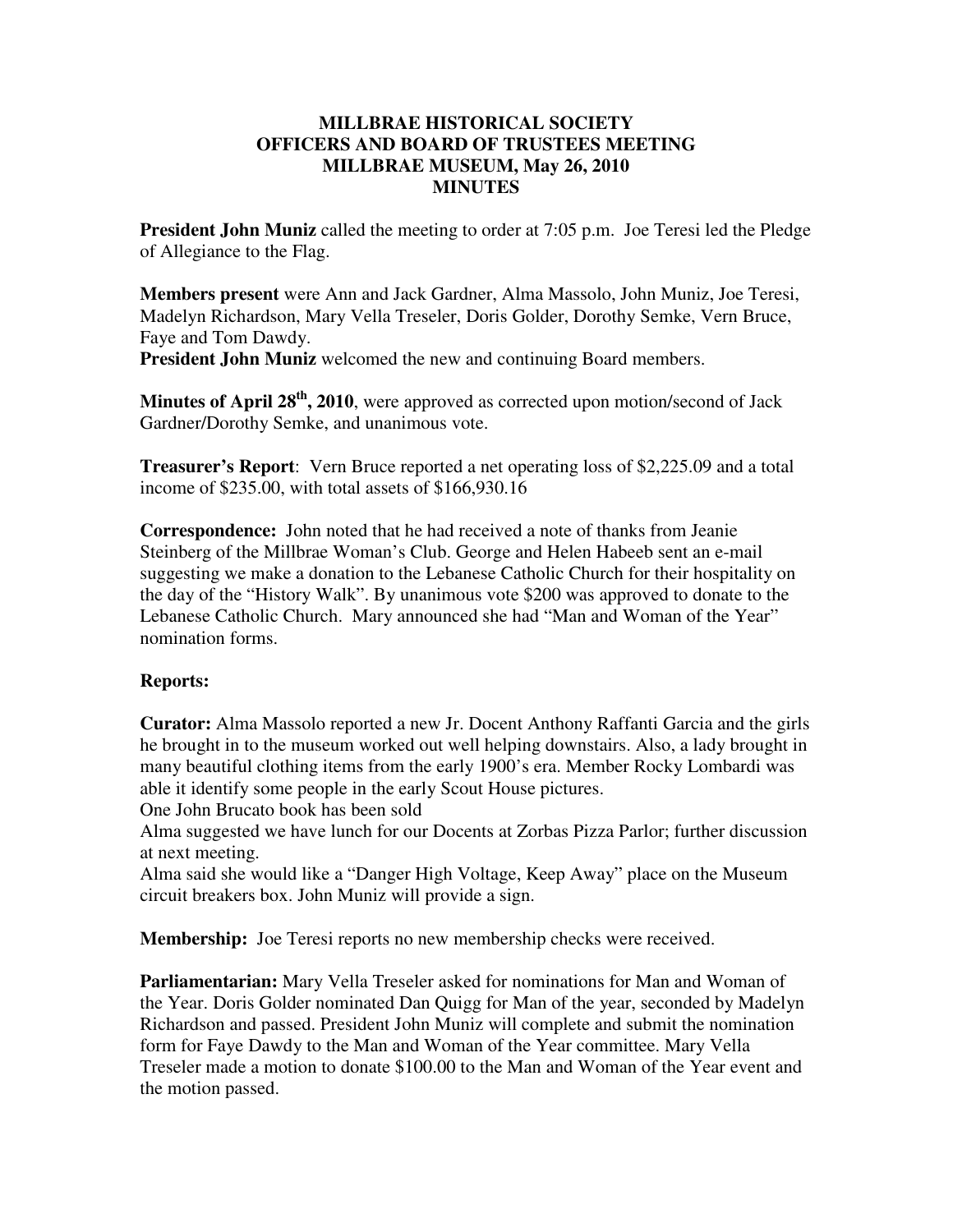Mary Vella Treseler informed us the Friends of Soroptimist Award will be presented to Alma Massolo, at the Soroptimist installation on Thursday, June  $17<sup>th</sup>$  at the Terrace Café.

**Sunshine:** No new names were given to Madelyn Richardson to contact.

**Museum Facilitator**: Nothing to report.

**Train Museum**: Train Museum curator Vern Bruce, commented on pending repairs to the buggy. He took pictures of the buggy and will obtain an estimate for complete repair of the buggy.

Now that the rain has stopped, the leaking window on the Pullman car can be repaired. Possible security alarm for the train station is being investigated.

**Museum Attic/Basement Cleanup**: John Muniz said "the clean-up is continuing."

**Historical Bronze Plaques Sub Committee**: Joe Teresi stated, " the History Walk and bronze plaques in the sidewalk was very successful. Joe has distributed maps at City Hall, Library etc. Thank you letters have been written to Randy Sahae, the leader of the Taylor School Band, Father John of the Lebanese Catholic Church. *Growing Up in Millbrae* brought in new members. Thank you, Tom Dawdy.

Joe noted the next newsletter will include a flyer for the MHS Fourth of July picnic. Articles for the newsletter are due to Joe by Friday, June  $4<sup>th</sup>$ . Twelve people have signed up for the June  $13<sup>th</sup>$  field trip to Old Town Sacramento. We will meet at the Museum at 07:45 am. Tom Dawdy will bring three people.

**Growing Up in Millbrae:** Tom Dawdy has given Randy Sahae a CD of "Growing Up in Millbrae".

**Fourth of July**: The MHS Fourth of July picnic will be held on Saturday, July 3<sup>rd</sup>, in the Chetcuti Room. The cost of the room is \$258, so the ticket prices will be raised by one dollar. Mary Vella Treseler will write letters seeking raffle prize donations. She is taking reservations at this time.

**Scout House**: No change

**Rummage Sale**: *Dorothy Semke said this year's date is August 14, and the committee is ready to accept donations*. Some donations have been accepted.

**Boy Scouts of America Centennial:** No change.

**Insurance Policy:** Our new Museum insurance carrier is Farmers Insurance.

**Adjournment:** President John Muniz adjourned the meeting at 08:30 pm; the next meeting will be held on Wednesday, June 23<sup>rd,</sup> 07:00 pm, in the MHS museum.